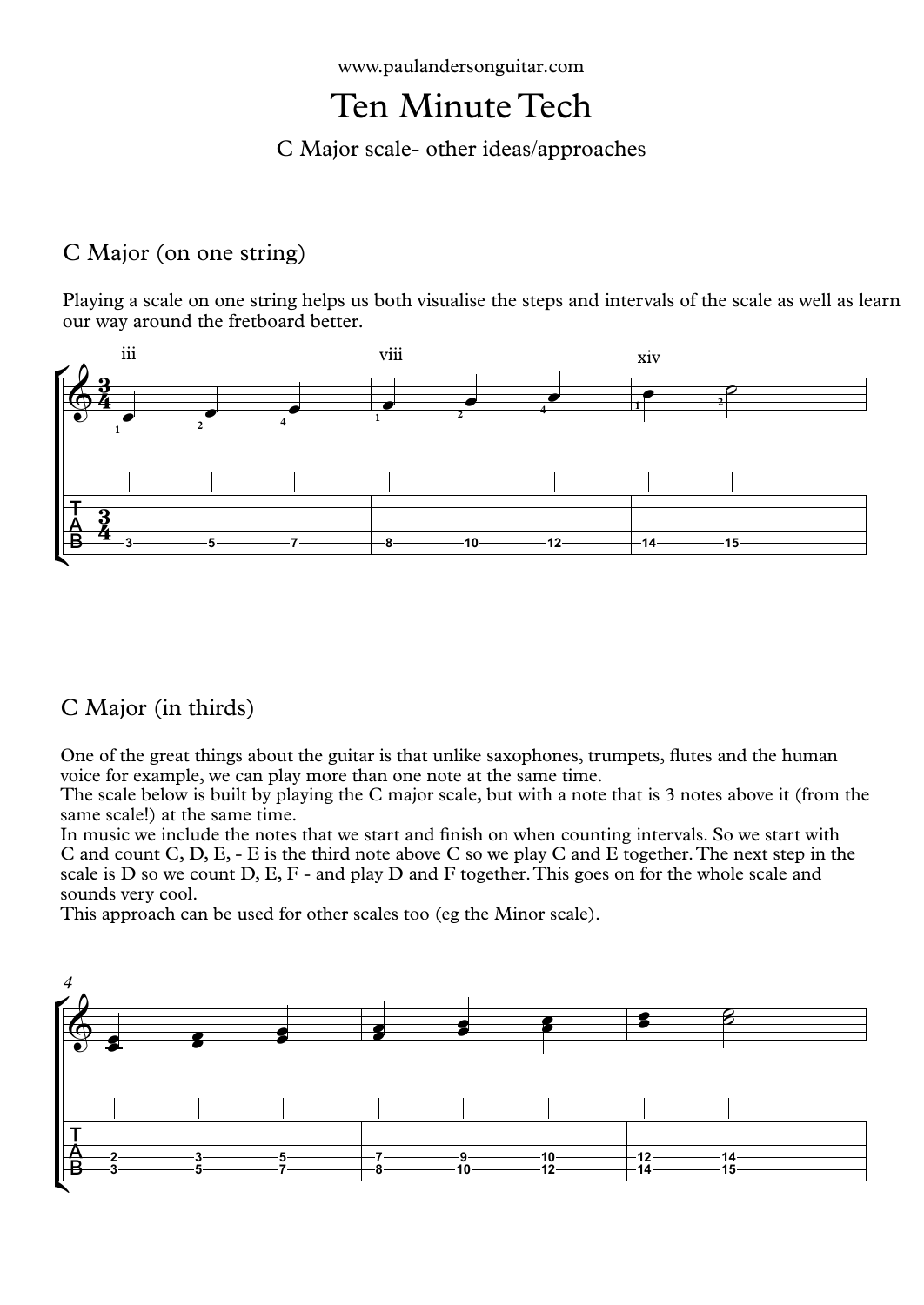Bare in mind, that on the guitar, there are often multiple ways of doing the same thing, as seen by the various different ways we have looked at the C major scale (there are even more ways to play the same scale, but we will keep it relatively simple for now!).

Below is another way of playing the C Major scale in Thirds.

Experiment and find which ways work best for you.